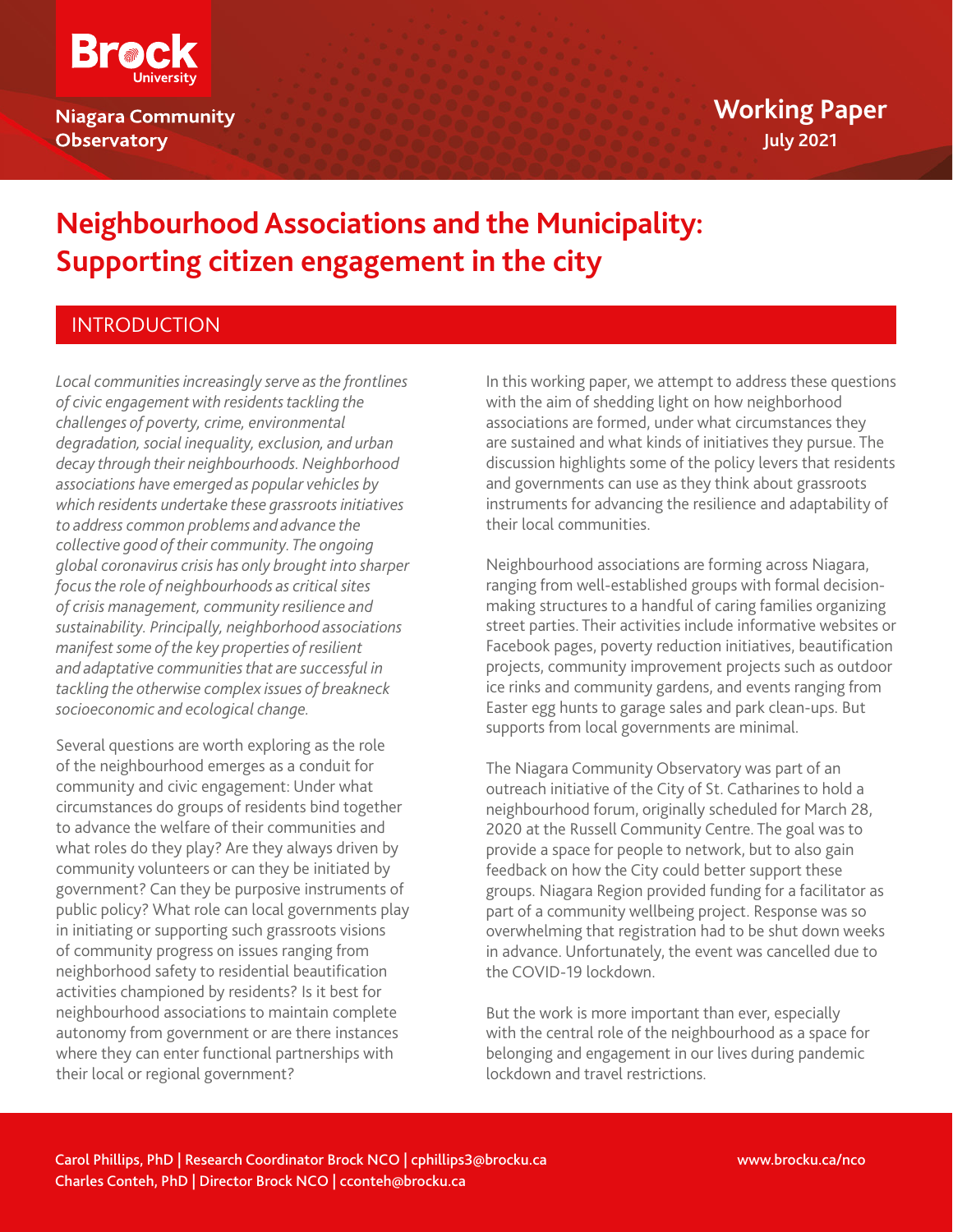With this in mind, the analysis is structured as follows: First, we briefly review the research on neighbourhood associations, highlighting the importance of strong neighbourhoods, especially with regards to issues of civic engagement, inclusion, and health equity. Second, we turn our focus to what some standout municipalities are doing in Southern Ontario regarding the support of their local neighbourhood associations, drawing attention to the formation of their strategies, mandate, and sustenance. Third, we discuss the local landscape, reviewing some of the features and challenges of neighbourhood associations in Niagara. Fourth, we propose recommendations on the strategies that municipalities might take in Niagara to better support neighbourhood associations and engaged residents. Finally, the brief concludes with a discussion of the questions posed above. We can answer some but can also identify those that remain unanswered and could thus provide the basis for future studies aimed at generating more nuanced recommendations to guide neighbourhood association initiatives.

# WHAT IS A NEIGHBOURHOOD ASSOCIATION?

A neighbourhood association is generally known as a non-profit or volunteer organization focused on improving the quality of life in a geographically specific residential area (Logan & Rabrenovic, 1990). The group comprises members who live in that area, whether homeowners or renters. It can play the role of advocate—acting as an intermediary between the residents and the city to represent the neighbourhood concerns—or the role of a service provider by creating community gardens, running food banks, hosting events, seeking grants for the improvement of playgrounds, etc. (Kim, 2020; Chaskin & Greenberg, 2015). Research literature from the past 30 years tells us that neighbourhood associations are most likely to form from the grassroots over one specific issue—usually a land-use conflict—and then expand its interests over the long term.

The more interactions between neighbours, the stronger the association as it becomes a vehicle for sharing information and building collective interest (Kim, 2020). Not insignificantly, this greater social cohesion in a neighbourhood is also seen to have positive impacts on physical and mental health (Perez et al., 2020). Neighbourhood associations are a vehicle for citizen engagement in their community and in their democratic institutions. As such, they can become a vital tool in building a healthy inclusive community

for all a municipality's citizens including its most vulnerable—from newly arrived immigrant and refugee populations to those living in poverty (Alarcon de Morris & Leistner, 2009; Chaskin et al, 2015; Kim, 2020).

It is in this capacity that it becomes important to acknowledge the challenges that have been identified as neighbourhood associations become greater participants in service provision and municipal decisionmaking. Studies have shown these associations exist predominantly in wealthier parts of a city with few visible minorities. As they are self-governing groups, they have lacked accountability, transparency and accessibility and can be overly focussed on land issues (Flynn, 2019). While these tend to be grassroots groups, municipalities can create strategies specifically around encouraging these associations to be more inclusive of its vulnerable populations, including funding for communications and outreach programs, and the hiring of community organizers (Alarcon deMorris & Leistner, 2009).

We will now look at some strategies that our municipal neighbours—Hamilton, Waterloo, and Kitchener—have implemented in order to inspire some ideas on how local governments can encourage and support resident engagement at the neighbourhood level.



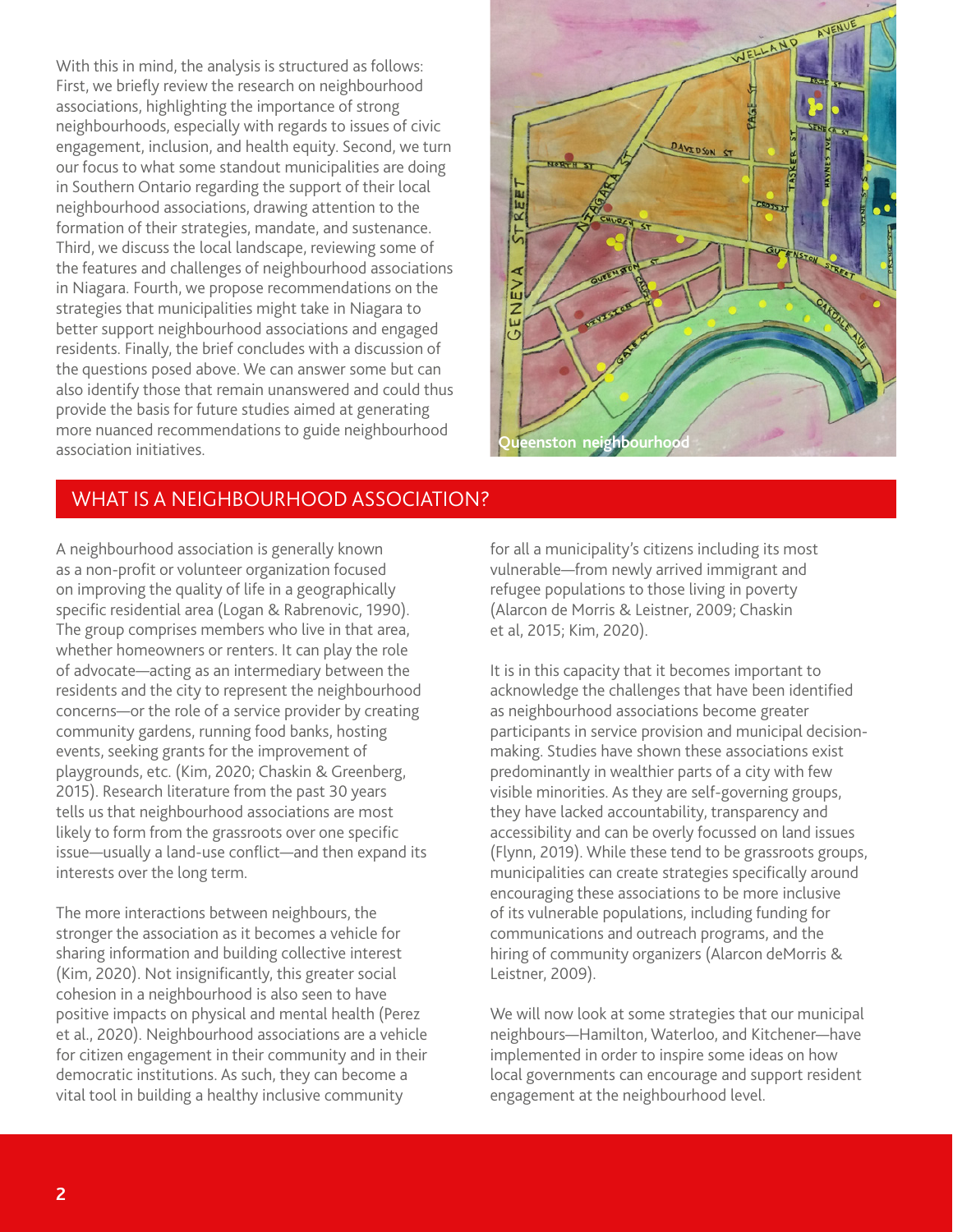# WHAT ARE OUR MUNICIPAL NEIGHBOURS DOING? SOME INSPIRATION

The original question from St. Catharines City Council was how it could better support the neighbourhood associations that were springing up in the community. One way to do this is to see what other municipalities are doing. Here, we did an environmental scan of strategies being used in some comparable municipalities in Southern Ontario. Hamilton, Waterloo, and Kitchener have structures and policies in place that serve as a formal liaison between city bureaucracy and active neighbourhood groups. Supports in place range from communications to financing and coordination. The success of these strategies and how they may or may not fit into a Niagara narrative would be the subject of further research and discussion.

### *Hamilton*

In 2011, the city created the Neighbourhood Action Strategy with the goal of creating healthier communities in 11 neighbourhoods. It was funded with \$2 million from the City and another \$1 million per year from the Hamilton Community Foundation (HCF). The program, which identified 11 "community planning teams" (neighbourhood associations), supports resident initiatives and is "focussed on helping neighbourhoods across the city be great places to live, work, play, and learn." The strategy evolved in 2019 to Neighbourhood Development, part of the Children's Services and Neighbourhood Development Division of the Healthy & Safe Communities Dept., where the resident support expanded city-wide.

The City of Hamilton Strategic Plan identified "Healthy & Safe Communities" as a priority. The 2018 document, "Re-Imaging the Neighbourhood Action Strategy," called for: 1. Grants, 2. An enhanced role for community developers, 3. Neighbourhood action plans and planning teams, 4. Projects and events, and 5. Service providers. But there were no clear recommendations on governance. A "residentcentred" approach was recommended versus resident-led, as experience had shown that people didn't always have that much time to volunteer.

The Neighbourhood Development office has six on staff with another six on a sub-team focusing on youth. A million-dollar annual budget is funded primarily through the City, but some staff funding comes through Ontario Works. Grants come out of the program costs which is part of the overall budget. The HCF often partners with the department to support programs including contributions to community engagement grants.

The current City website has a dedicated page to Neighbourhood Development (www.hamilton.ca/cityinitiatives/strategies-actions/neighbourhood-development) that includes descriptions and links to various initiatives: the youth engagement program Xperience Annex, McQuesten Urban Farm and how to start a community garden, a risk management tool kit for hosting community events, a list and links to each neighbourhood group, city documents, contacts with emails and phone numbers. The City website hosts a Hamilton neighbourhoods map with each neighbourhood clearly delineated and named—quite easy with the city's grid-like streets. And Tourism Hamilton devotes a page to a neighbourhood guide, highlighting destinations such as Locke Street South, Ottawa Street North, and Concession Street among others.

### *Waterloo*

The City of Waterloo's 2018 Neighbourhood Strategy was the culmination of two years of staff consultations with more than 1,700 community members through resident panels, street teams, online surveys, focus groups and open houses. It had three goals: 1. To encourage neighbourhood interactions, 2. To empower neighbours to lead, and 3. To commit to developing a corporate city culture that supported neighbourhood-led initiatives. There were 18 specific actions, ranging from streamlining protocols for hosting events and implementing projects, improving access to indoor spaces, and training volunteers; to establishing a new micro-grant program for projects. The strategy was to be implemented over five years.

The City had long been supporting neighbourhood community-building through formal neighbourhood associations prior to development of the neighbourhood strategy. Historically, it had provided formal neighbourhood associations with "foundational operating grants" ranging from \$500 to \$1,500 per group, per year, as well as other supports such as facility rental discounts and in-kind support such as printing and staff liaison. Prior to the strategy, one person was delegated to neighbourhood association support. A second person was added during the strategy's implementation. Both are part of the Community and Neighbourhood Services team, staff focused on community development through neighbourhoods, sports, and community outreach.

Staff support a volunteer-led outdoor rink program (approximately 30 rinks annually) and a community garden program (currently five community gardens in City parks). The City provides infrastructure funding for these programs.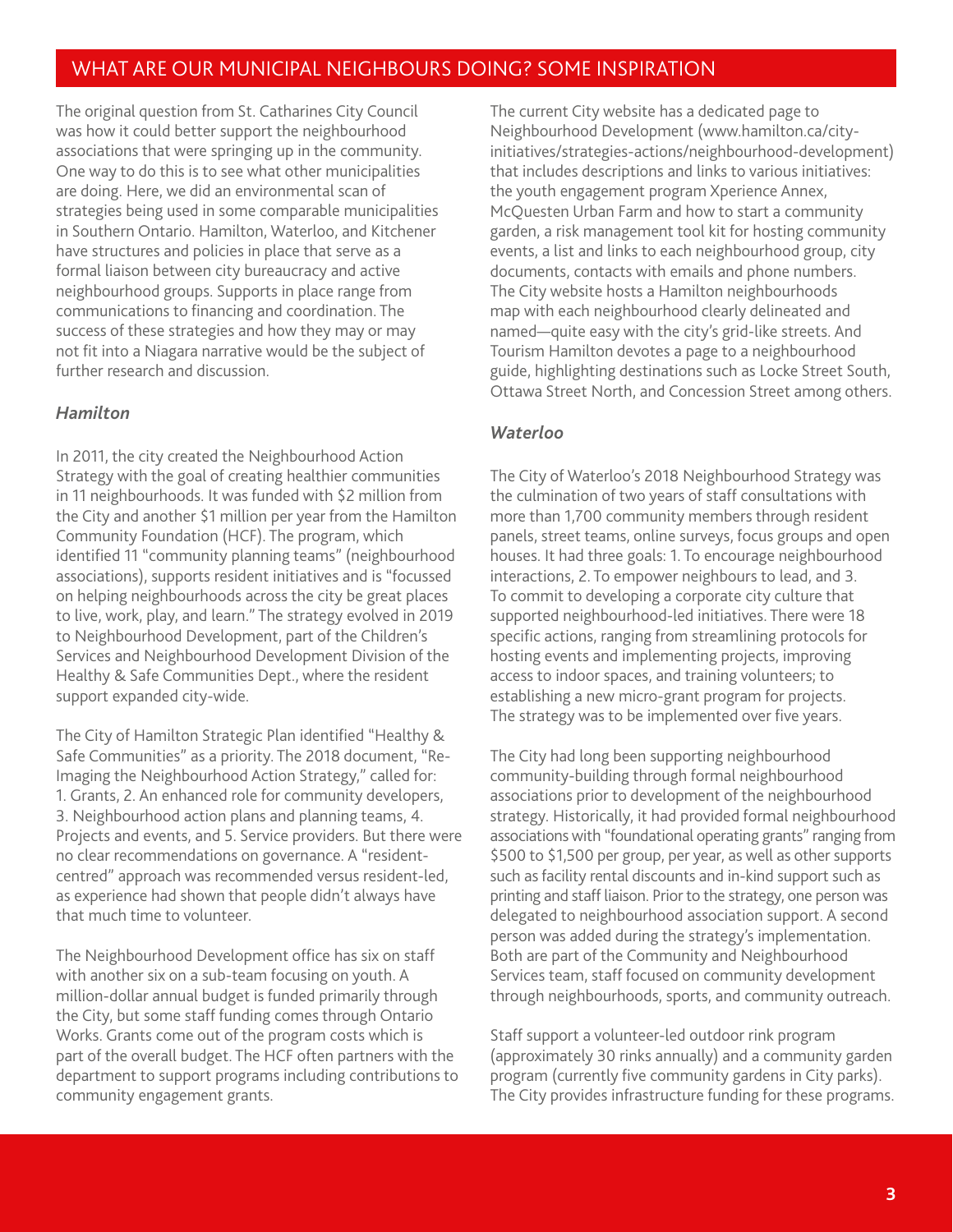Funding through the City, the Kitchener-Waterloo Community Foundation, and the United Way Waterloo Region Communities includes matching grants of up to \$7,500 and mini grants from the City of up to \$300 per project. This fund pre-dates the strategy and has an annual budget of \$30,000 from the City plus partner contributions.

Other City grants programs include mini grants for a neighbours program (\$5,000 annually) and the Community Cash Grants program with an annual budget of \$100,000 to fund community groups in the areas of sports and recreation, arts and culture, festivals and events, and neighbourhoods.

A Community Grants Advisory Committee is appointed by City Council to make allocation decisions for the matching funds and Community Cash grants program. Staff make allocation decisions for the mini grants.

There has been a general broadening of the support from one focused on formal, affiliated neighbourhood associations to also support more informal neighbourhood-led projects and opportunities.

The city currently has a "Neighbourhoods" webpage, found via Community Services (www.waterloo.ca/en/ living/neighbourhoods.aspx), where you can apply for a matching grant, find a neighbourhood association via a list with links and a map, and read the neighbourhood strategy.

## *Kitchener*

"Love My Hood: Kitchener's Guide to Great Neighbourhoods," was published in 2017. LoveMyHood is both the City of Kitchener's first neighbourhood strategy, and a movement led by residents. The strategy was the result of 18 months of meetings with 5,651 community members who were approached not just through existing neighbourhood associations, but also in public areas such as parks, pools, and shopping centres. The vision for LoveMyHood is that residents lead projects, with the city supporting them along the way. It was rooted in a Kitchener-Waterloo Community Foundation document called "Vital Signs". This report was written for the Region and found there were residents who felt they did not "belong" in the community. This led to isolation and loneliness and meant they were less likely to participate in the community. The Foundation believed that strong neighbourhoods were key to encouraging this feeling of belonging.



The report suggested three areas of focus:

- 1. Creating interesting outdoor spaces
- 2. Creating ways for people to meet and get connected
- 3. Encouraging cooperation and collaboration between residents and the City

The initiative's website, www.lovemyhood.ca, offers ideas for neighbourhood projects as well as how-to's, toolkits, a list of existing facilities for use, and a list of 28 neighbourhood associations with links. The website also encourages residents to connect with the Neighbourhood Development Office, which houses nine staff members, so that a single point of contact can work with them to lead positive change in their neighbourhood.

The Neighbourhood Development Office also operates the LoveMyHood Matching Grant, which launched in January 2020. With \$150,000 in funding available annually, residents can request up to \$30,000 per project during quarterly intake periods. Another \$10,000 was added in 2020 via the Kitchener-Waterloo Community Foundation, for COVID-19 relief initiatives. Projects funded through the LoveMyHood Matching Grant include community gardens, placemaking projects, neighbourhood events, community murals and other large capital projects.

Successful grant projects are selected by a LoveMyHood Matching Grant Steering Committee consisting of six Kitchener resident volunteers and four City of Kitchener staff. Through the LoveMyHood process, the Neighbourhood Development Office coordinates City support for resident-led projects by enabling staff to work behind the scenes. This process requires that staff work together to identify any requirements or conditions early on in a proposed project so that residents know what to expect. Over 15 internal departments and divisions participate in the LoveMyHood process and responses are received from all divisions within five business days.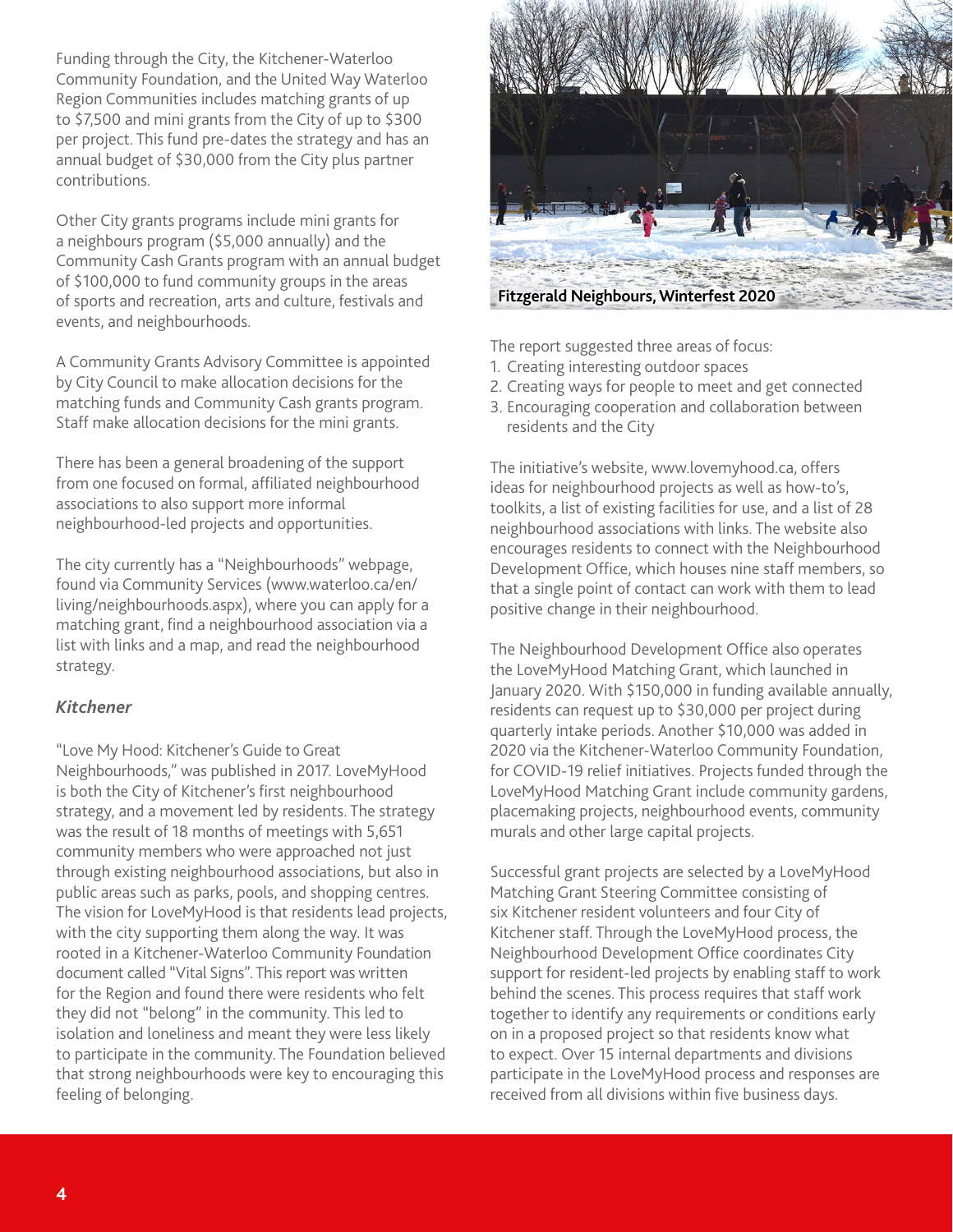## LESSONS FROM THE 'HOOD: WHAT'S HAPPENING IN NIAGARA?

In July 2019, delegates from the Queenston Neighbours group approached St. Catharines City Council about the possibilities for municipal support, including the hosting of a forum for neighbourhood associations where they could network and discuss ideas. Council approved the idea of hosting a forum citing the city's Strategic Plan which "supports connecting people, places and neighbourhoods to enhance accessibility, inclusion and civic pride" (St. Catharines, 2019). Council directed staff to work with the Mayor's Office to plan an event and to report back on strategies and best practices to support neighbourhood associations. As we know, it was cancelled due to COVID-19 lockdown.

But the initiative was indicative of what is happening across Niagara in terms of community engagement through neighbourhood associations. Queenston Neighbours, together with the Fitzgerald Neighbours association also in St. Catharines, are at the vanguard of a grassroots effort to build inclusive and empowered communities. Together, they represent examples of the evolutionary types of neighbourhood associations, grassroots (Fitzgerald) and those springing from initial local government initiatives (Queenston). In both cases, their success is based on neighbourhood engagement. The Queenston group grew from a City intervention into the challenged neighbourhood in 2016. Community members and stakeholders were called in for a "Visioning Session" in 2017 to discuss how to create a healthier and safer place for residents. That engagement initiative set the foundation for community members to organize. Queenston Neighbours (queenstonneighbours. weebly.com) now holds monthly roundtable meetings with community members, produces a website and blog, oversees projects such as the Centennial Park gardens and events such as Coffee Outside. Queenston Neighbours has been built on an "asset-based community development model" that uses existing amenities and focuses on a neighbourhood's strengths.

This is the same principle on which "The Fitz" operates. The group was founded by friends in the neighbourhood who decided to organize an Easter egg hunt back in 2017. Then came garage sales and outdoor coffee meetings. It now has a leadership team with co-chairs, secretary, treasurer, and positions in charge of certain activities. The website (fitzgeraldneighbours.ca) is a colourful hub of information, including a guiding statement and links to other neighbourhood groups in the city whatever the size and stage of development. Activities include merchandise, monthly meet-ups (usually at a local restaurant but held

virtually during the pandemic) a community gardens and the operation of one of three outdoor rinks as part of a City pilot project that provides the space for a rink while the neighbourhood is responsible for its operation. Old Glenridge Community Association and Port Dalhousie Neighbours are the other groups with rinks under the pilot.

The Welland Neighbourhood Project (wnponline.weebly. com) is an example of an issue-based group that developed when it saw a gap in needed services to a community. This poverty reduction initiative on the city's east side began eight years ago. Its team is built from community leaders and stakeholders with a mandate to empower people to improve themselves and their community. Events and activities include a neighbourhood festival, monthly trips, a children's reading program, and a free dental program in partnership with Niagara College.

These three groups are just the tip of the proverbial iceberg in terms of Niagara residents organizing at a community level. The Queenston Neighbours vision when it approached city hall in 2019 was to bring together neighbourhood groups large and small, as well as individuals aspiring to build something similar in their community, so that they could connect with their ideas and their enthusiasm. The vision was also to share some of the strategies being used in surrounding municipalities, such as Hamilton, Kitchener, and Waterloo, to St. Catharines and other Niagara municipalities where neighbourhood associations were burgeoning. The fact that registration for the initial neighbourhood forum had to be closed early due to overwhelming demand should be enough indication that there is a need for such supports.

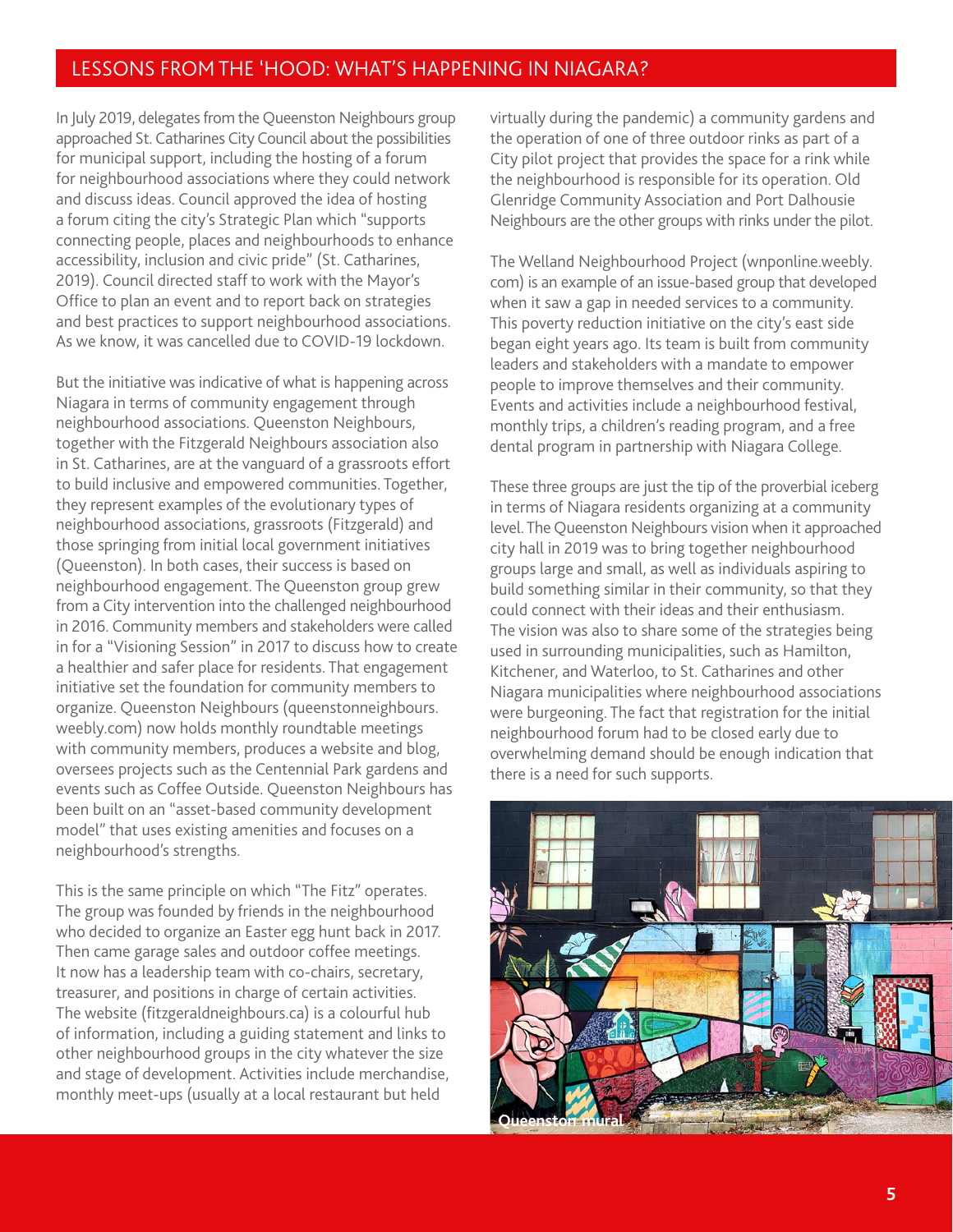## DISCUSSION & CONCLUSION

We return to the questions posed in the introduction and attempt to provide a synthesized review of the answers based on the case studies above. First, we asked, "Under what circumstances do groups of residents bind together to advance the welfare of their communities and what roles do they play?" The common practices in in the available literature indicate that neighbourhood associations tend to emerge from the grassroots over one specific issue. However, we also see instances of their formation as a strategic initiative by local governments to address specific social issues, which answers our second question of whether successful neighbourhood associations can be initiated by government. Even in such instances where governments take the first step, the success of the initiative fundamentally rests on the presence of residents willing to champion the daily grind of grassroot networking and project organization. Indeed, the intrinsically communitarian nature of such initiatives makes grassroots champions an indispensable pillar of success.

This raises profound implication for the third question about whether neighbourhood associations can be purposive instruments of public policy. The three municipal cases all share one common feature that provide the answer to this question—the development of a "strategy" to guide the actions of government and support its community partners in achieving certain policy goals. In each case, neighbourhood associations were already forming from the grassroots when the city became formally involved. A strategic plan often serves as blueprint to guide funding decisions, governance structure, outreach measures and like. The policy intentionality of such strategic blueprints holds the greatest promise for neighborhood associations as potential vehicles by which residents can be deployed and resourced to address common problems and advance the collective good of their community. In a nutshell, local governments can play a proactive role in initiating or supporting grassroots visions of community progress on issues ranging from neighborhood safety to residential beautification activities.

Finally, is it best for neighbourhood associations to maintain complete autonomy from government or are there instances where the former can enter functional partnerships with their local or regional government? As the cases indicate, complete autonomy is not a necessary feature of successful neighbourhood associations. In fact, local governments provided a dedicated staff person and office to act as a liaison between neighbourhood groups and municipal bureaucracy.

However, some degree of operational autonomy is critical with respect to allowing residents the space to build their local networks. Operational autonomy could also mean governments allowing residents to identify the issues that matter most to them and establishing transparent mechanisms for adjudicating funding decisions with demonstrable arm-length distance from the municipal council and the bureaucracy. Such operational autonomy not only enhances the legitimacy of government-initiated visions of neighbourhood associations but also foster a sense of community empowerment, agency, and civic engagement.

This working paper, however, raises several questions worth exploring in future research on neighbourhood associations. First, to what extent does the level of pre-existing interactions between neighbours determine the strength of the associations, especially in instances where they may be initiated and funded by local governments? The extent of the correlation between social cohesion in a neighbourhood and the success of neighbour associations would raise significant implications about how governments design their policy instruments for a more sustainable venture. Second, what are the differences between associations that exist in wealthier parts of a city and those in marginalized enclaves? Answering this question could provide insights into how governments and grassroots groups can create strategies aimed at encouraging and ensuring neighbourhood association initiatives are tailored to, and more inclusive of, vulnerable and marginalized enclaves within municipalities. Third, what role can the Regional Municipality of Niagara play? The two-tier system can make the achievement of desired policy outcomes more complex.

It is our hope that a proposed neighbourhood forum would provide the space and impetus to address these questions as well as invite others. Such a forum could bring together practitioners from Niagara and neighbouring municipalities to not only share best practices but also identify differences among associations and the kinds of challenges and issues they encounter. It would be a chance to have honest conversations about what has worked in other jurisdictions, and what hasn't. It would also provide an opportunity for neighbourhood organizers to gain useful information, such as whether incorporation makes a difference in access to funding and general sustainability. These conversations and deliberations could feed into a report that informs future policy design and practice in municipalities across Niagara, Ontario, and Canada.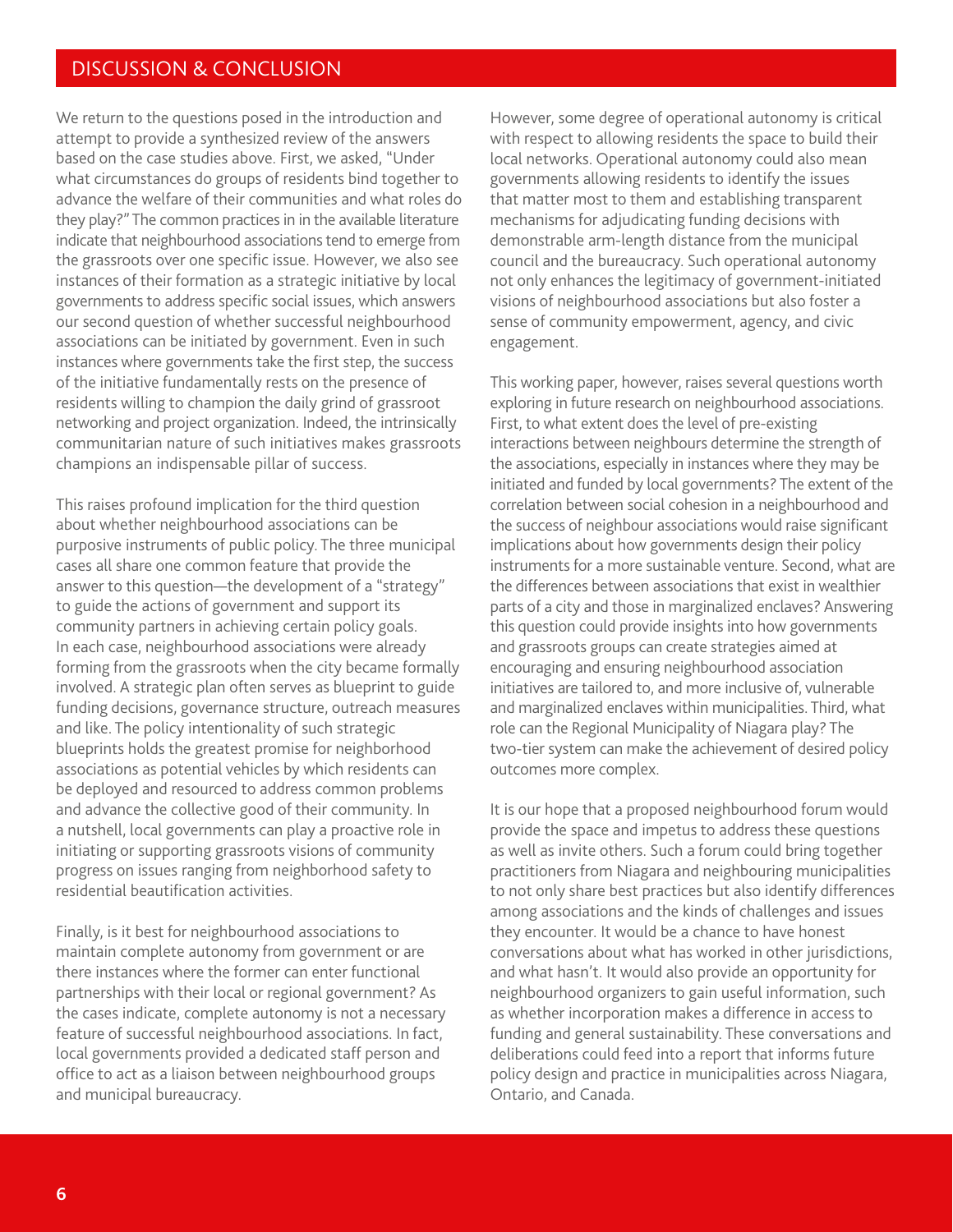# NEXT STEPS: SOME RECOMMENDATIONS

Our recommendations stem from the strategies taken in Hamilton, Kitchener, and Waterloo—three municipalities considered standouts in their support for neighbourhood associations. But it is also vital that local stakeholders meet to discuss and learn what is wanted, what is required, what will work and what won't.

- 1. The first action takes minimal funds. Building a central online warehouse of information—a webpage, attached to the municipal website (there is such a page with limited information on the welland.ca website, for example) can highlight the existing neighbourhood groups with links to their respective webpages or Facebook sites and contact information. The page can list funding opportunities that already exist in the municipality and link to the pages that provide eligibility and application details. It might provide a city contact(s) if a neighbourhood has a specific project or activity in mind—other than the local councillor—who can help navigate the system. And that brings us to the next action, which will need the political will to find space in the municipal budget.
- 2. Providing a dedicated staff person and office to act as a liaison between neighbourhood groups and municipal bureaucracy simplifies the efforts of residents to improve their communities and, thus, empowers them and encourages civic engagement. If an individual or group

has an idea, they know there is a specific person to contact who can help them see their idea into fruition, or at least point them in the right direction. Our case studies show these offices are typically rooted in the community health and community services departments.

- 3. Substantial funding, in the form of grants with transparent methods of awarding monies, should be available on an ongoing basis. Lessons from the three case studies show us that the funding programs can include contributions from non-governmental organizations such as the community foundation, or a matching-grant set-up encouraging neighbourhood fundraising.
- 4. Ultimately, this working paper recommends that Niagara municipalities and their engaged citizens pick up where they left off in the days before the pandemic. We propose the neighbourhood forum planned for March 2020 go ahead in 2022 once in-person meetings can safely resume. It promises to be a great way to kickstart initiatives and empower residents into community action region wide. Until then, this paper challenges municipalities to review the formal and informal neighbourhood action groups that have formed in their communities and begin discussions about how to better support them through clear communication channels, funding, and access to facilities and amenities.